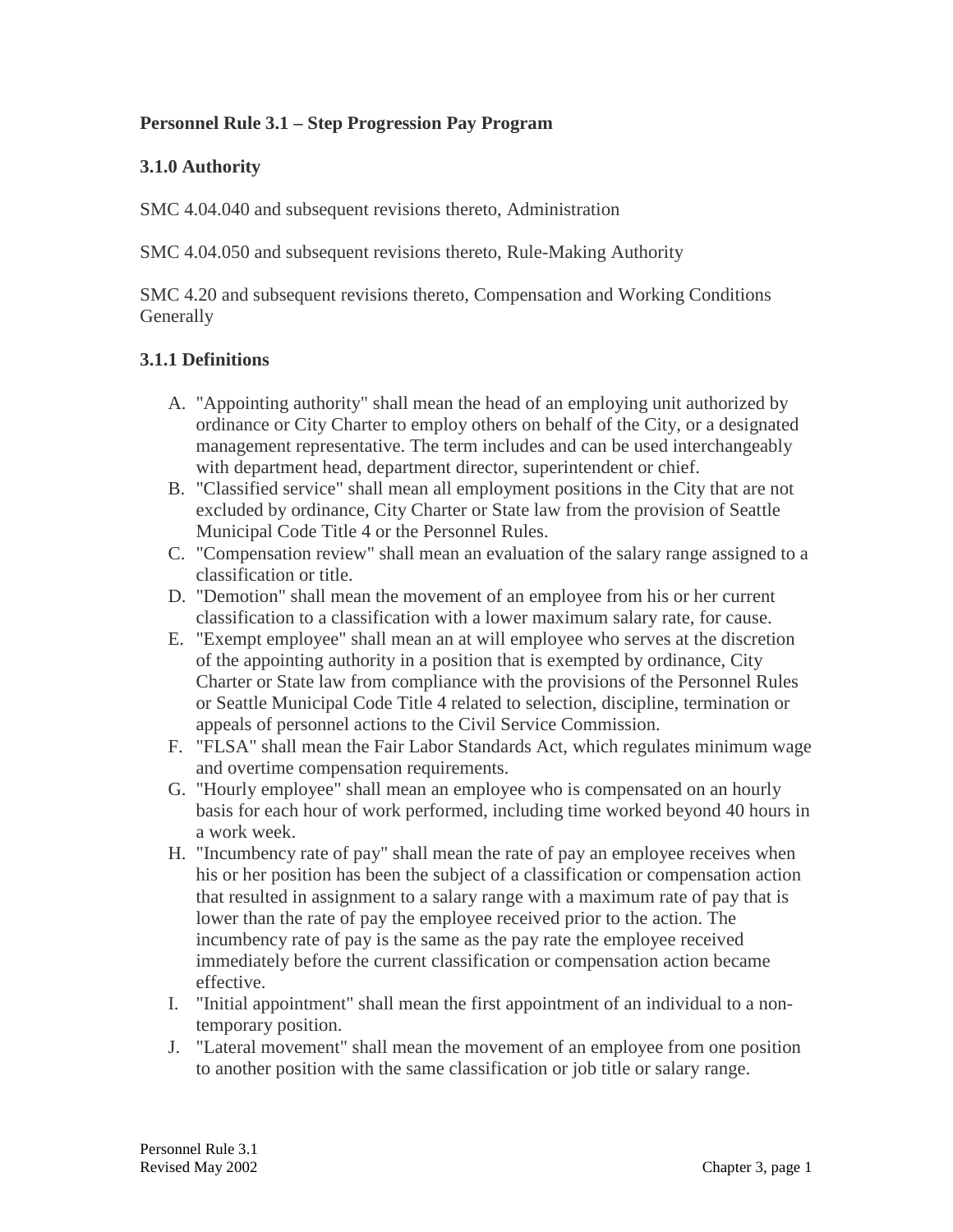- K. "Out-of-class assignment" shall mean the assignment of an eligible employee to perform the normal ongoing duties of a higher-paying position or classification on a temporary basis in order to avoid a significant interruption of services.
- L. "Pay program" shall mean a grouping of job titles that are compensated using the same pay structure and placement and progression rules.
- M. "Seattle Human Resources Director" shall mean the director of the Seattle Department of Human Resources or his or her designated management representative.
- N. "Promotion" shall mean an appointment to a position with a higher maximum pay rate than the position from which the employee is appointed, that occurs subsequent to an employee's initial appointment.
- O. "Reduction" shall mean the non-disciplinary movement of an employee from a higher-paying classification to a lower-paying classification at the request of the employee to be reduced, or by the appointing authority or his or her designated representative, for reasons of organizational change, reduction in force, poor job match, or to accommodate an injured or disabled worker.
- P. "Regularly appointed employee" shall mean an individual who has a probationary, regular or exempt appointment to a position of City employment.
- Q. "Salaried employee" shall mean an employee who is not covered by the Fair Labor Standards Act who regularly receives each pay period a predetermined amount constituting all or part of compensation. This base salary cannot be reduced because of variations in the quality or quantity of work performed.
- R. "Salary range" shall mean the minimum and maximum pay rates for a classification and all of the incremental pay rates between.
- S. "Step Progression Pay Program" shall mean a compensation system that provides for salary progression based on length of service.

# **3.1.2 Application of this Rule**

- A. This Rule applies to regularly appointed employees in titles assigned to the Step Progression Pay Program.
- B. For regularly appointed employees who are represented under the terms of a collective bargaining agreement, this Rule prevails except where it conflicts with the collective bargaining agreement, any memoranda of agreement or understanding signed pursuant to the collective bargaining agreement, or any recognized and established practice relative to the members of the bargaining unit.
- C. This Rule does not apply to individuals who are employed under the terms of a grant that includes compensation provisions that conflict with this Rule.
- D. This Rule does not apply to individuals hired by the City on a temporary, intermittent or seasonal basis, or for a work schedule of fewer than 20 hours per week, nor does it apply to individuals hired under contract to the City.
- E. Appointing authorities may establish written policies and procedures for the implementation and administration of this Rule to facilitate the management of the personnel system within their employing units, provided that such procedures do not conflict with the provisions of this Rule.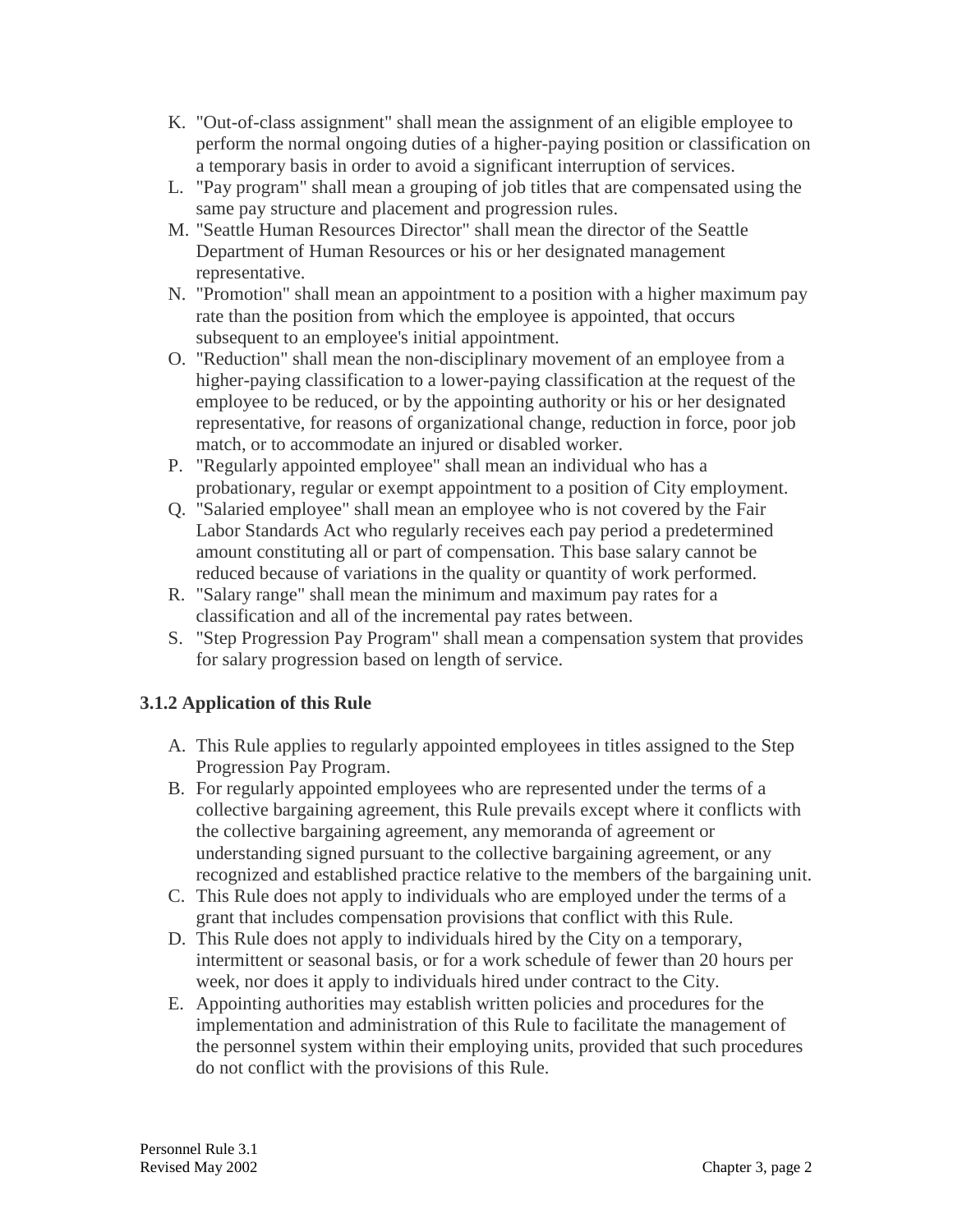### **3.1.3 Assignment of Salary Rang**e

- A. The Seattle Human Resources Director shall determine the proper salary ranges for all job classifications compensated under the Step Progression Pay Program. This determination will be based on criteria established by the Seattle Human Resources Director, which may include but need not be limited to recruiting and retention problems, relevant labor markets, internal comparisons, and scope and complexity of assigned work. The City Council must legislate and the Seattle Human Resources Director shall publish all new titles and compensation rates.
- B. The Seattle Human Resources Director may conduct a compensation review for an existing classification when the appointing authority or the position incumbent(s) in the classification provides evidence of need, or when otherwise deemed necessary by the Seattle Human Resources Director. The City Council must legislate a change to an existing classification's salary range.
- C. The rate of compensation set for a position by the Seattle Human Resources Director may not be appealed.

### **3.1.4 Salary Step Placement for the Step Progression Pay Program**

- A. Initial Appointment. Employees will be placed at the first step of the salary range assigned to a classification upon initial appointment to a position in the classification, unless the appointing authority approves a salary step exception for reasons of recruiting difficulties, or because the first step creates an inequity for a potential appointee relative to his or her qualifications and current or expected compensation package.
- B. Promotion. An employee who is promoted will be placed at the step in the new salary range which provides an increase closest to but not less than one salary step over the most recent step received in the previous salary range immediately preceding the promotion, not to exceed the maximum step of the new salary range. If the promotion is from a position within the classified service to an exempt position, or is from one exempt position to another, the appointing authority may grant placement at any step in the higher salary range, not to exceed the top step of the higher salary range.

All regular straight-time hours worked in an out-of-class assignment will count toward salary step placement upon appointment to the same classification as such out-of-class assignment, provided:

- 1. The out-of-class assignment ended not more than 12 months prior to the regular appointment; and
- 2. The appointment is to a position compensated under the Step Progression Pay Program.
- C. Reduction. When an employee is reduced for non-disciplinary reasons to a position in a classification with a lower maximum salary step, step placement will be at the step in the lower range which is closest to the step received in the higher range immediately before the reduction. Such step placement shall not result in a loss of pay unless the step the employee received before the reduction exceeds the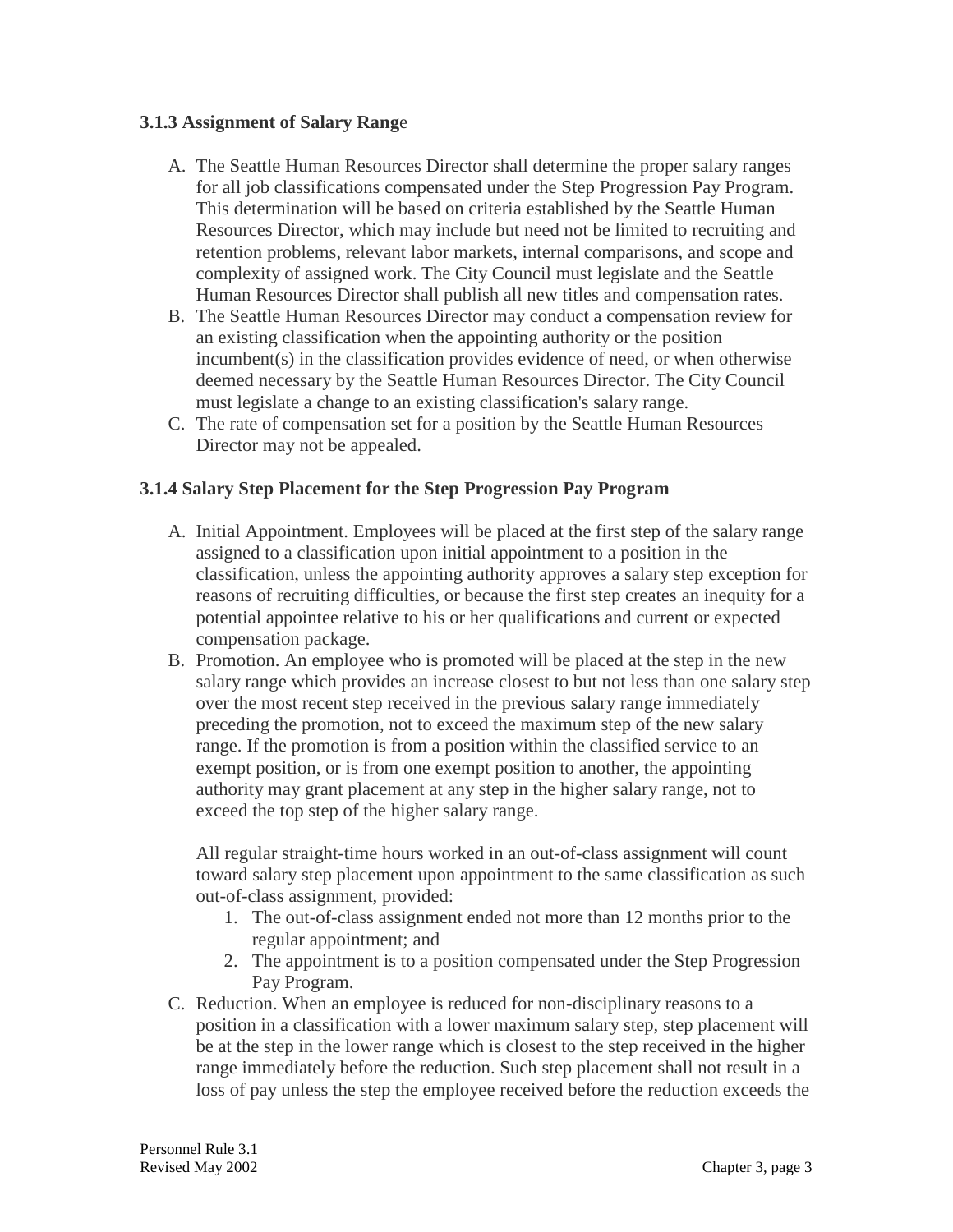top step of the lower range. For purposes of calculating credit for salary step progression, all service since the last step increment in the higher range is counted, provided the reduction is from a position in the Step Progression Pay Program.

If an employee subsequently returns from non-disciplinary reduction to the former classification, the salary step placement will be to the step from which he or she was originally reduced.

D. Demotion. When an employee is demoted to a position in a classification with a lower maximum salary step, the salary step placement will be at the step of the lower range which is closest to the step most recently received in the higher salary range, not resulting in a salary increase. For purposes of calculating credit for salary step progression, all service since the last step increment in the higher range is counted, provided the demotion is from a position in the Step Progression Pay Program.

An employee who is demoted has no right of return to his or her former classification. If he or she is subsequently appointed to the former classification as the result of a competitive selection process, salary step placement is calculated as in promotion.

- E. Lateral movement. An employee who moves from one classification or job title to another classification or job title with the same salary range will be placed at the same step in the range as he or she holds immediately prior to the movement. Time served in both the old classification or title and the new classification or title will be combined for purposes of step progression, provided the lateral movement is between positions in the Step Progression Pay Program.
- F. Appointment to the classified service from an exempt position. An exempt employee who does not have prior standing in the classification to which he or she is appointed shall be placed as in initial appointment unless the appointing authority approves a salary step exception. An exempt employee who returns to the classified service shall be placed as in promotion, reduction or lateral movement.
- G. Salary step placement in case of reclassification will be calculated as follows:
	- 1. When a position is reclassified to a higher-paying classification, the incumbent's salary step placement is calculated as if the reclassification were a promotion as provided by Personnel Rule 3.1.4 (B).
	- 2. When a position is reclassified to a classification having the same salary range as the original classification, the incumbent's salary step placement is calculated as if the reclassification were a lateral movement as provided by Personnel Rule 3.1.4 (E).
	- 3. When a position is reclassified to a classification with a salary range the maximum step of which is lower than the pay rate the incumbent received immediately prior to the reclassification, and the incumbent is reduced to the new classification, he or she will receive the incumbency rate of pay with no increases or adjustments thereto, until the maximum rate of the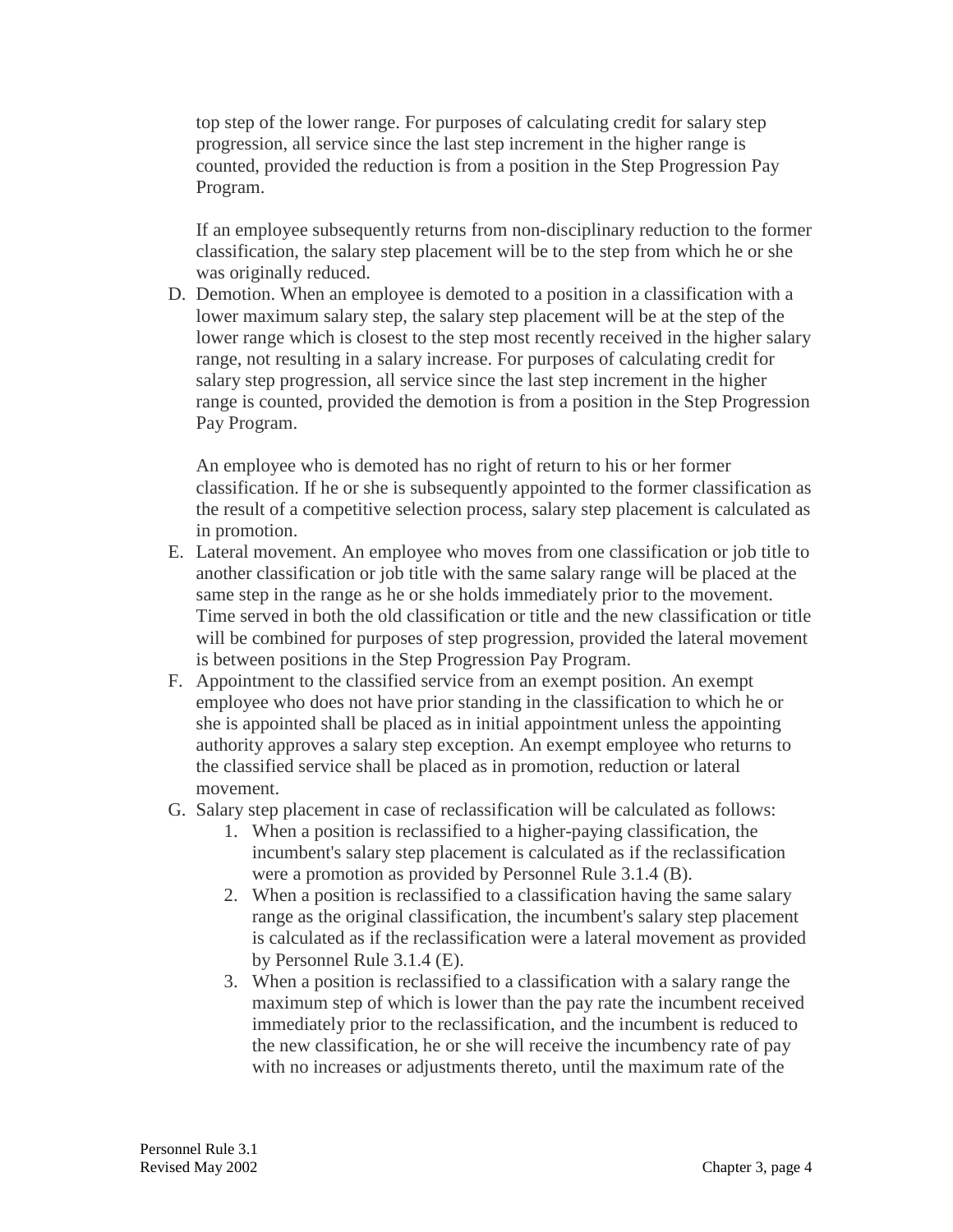lower range is equal to or exceeds the incumbency rate of pay or until the employee leaves the classification, whichever is earlier.

- H. When a classification reallocation results in a change to the salary range assigned to a position, and the position incumbent is appointed to the position, his or her salary step placement shall be determined as in reduction as provided by Personnel Rule 3.1.4 (C), if the new salary range is lower, or promotion as provided by Personnel Rule 3.1.4 (B), if the new salary range is higher.
- I. When the number of steps in a salary range is changed, an employee in a classification affected thereby will be placed at the step of the new range that is closest to the current pay rate without a loss in pay, not to exceed the maximum step of the new range. Time served in both ranges will count toward the next salary step increment.
- J. There is no retroactivity associated with an employee's change in FLSA status from hourly to salaried as a result of a classification or compensation change. No salary adjustment is owed the employee on any overtime compensation he or she was paid during the period of retroactivity. If an employee's FLSA status changes from salaried to hourly as a result of a classification or compensation change, payment is owed for any overtime worked but not compensated during the period of retroactivity.
- K. If a cost of living adjustment is added to each step of a salary range, it will not affect step placement or service credit. A cost-of-living adjustment is not added to incumbency rates.
- L. When an employee is in a position subject to a classification or compensation action which becomes effective on the same date as a cost-of-living adjustment is awarded, and the effect of the action is to freeze his or her pay rate, the cost-ofliving adjustment will be considered as having occurred prior to the classification or compensation action.
- M. When an employee is appointed to a position that is administered under a different pay program, his or her pay rate shall be determined in accordance with the rules of that pay program.

# **3.1.5 Salary Progression for Step Progression Pay Program**

- A. Employees who are appointed at the first step of a salary range will advance to the second step following 1,044 hours of regular service (the equivalent of six months full-time), excluding overtime hours worked. Employees appointed to other than the first step will advance to the next step following 2,088 hours of regular service (the equivalent of 12 months full-time), excluding overtime hours worked. Subsequent step increments to the maximum step of the range will be awarded following each additional 2,088 hours of service.
- B. An increase in salary based on service shall be effective on the first day following the applicable period of service.
- C. For purposes of salary progression, an employee will not be penalized for authorized unpaid absences of 45 or fewer calendar days per year, or the equivalent of 240 regular work hours for a full-time employee.